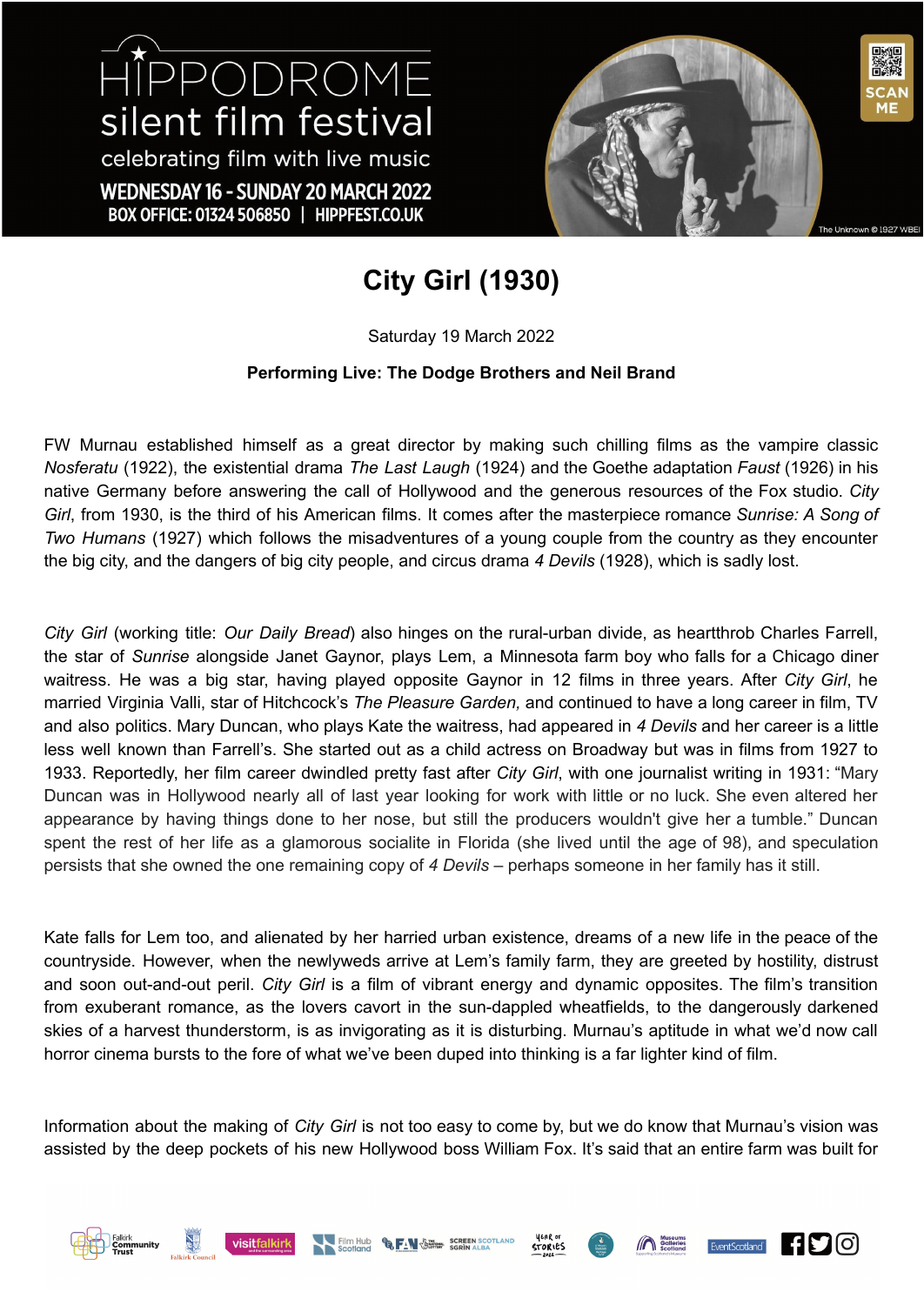HIPPODROME silent film festival celebrating film with live music WEDNESDAY 16 - SUNDAY 20 MARCH 2022 BOX OFFICE: 01324 506850 | HIPPFEST.CO.UK



the film's production in Pendleton, Oregon, and while the cast and crew were on location there, Duncan was crowned Round-Up Queen of the local rodeo.

Accomplished Fox cinematographer Ernest Palmer, who photographed Frank Borzage's heartstoppers *7 th Heaven* (1927) and *Street Angel* (1928) came too, and brought his mastery of light and shade to the film's contrasting scenes and pointed shadows. His work on *4 Devils* had already brought him his first Oscar nomination – a prize he would eventually win for 1941's *Blood and Sand*. Murnau also had an art director (uncredited) who would later be renowned for making a little look like a lot more: Edgar G. Ulmer, who made his name as the director of B-Movies that punched far above their weight, such as the gritty film noir *Detour* (1945) and the horror film *The Black Cat* (1934). Ulmer was another graduate of the Berlin scene. He had worked for Max Reinhardt's theatre, with Murnau (whom he considered a mentor) and others at Ufa, as well as co-directing the urban ensemble piece *People on Sunday* (1930, with Robert Siodmak, from a story by Billy Wilder). Ulmer has offered a great insight into Murnau's practice, praising his perfectionism by calling him a "great purist" who would never let second-best stand, and his innate understanding of cinematography. Ulmer joked that the director had a "camera instead of a head". "He was always trying to do something new," Ulmer said, "he knew all the secrets of optics."

The result is that *City Girl*, although often a little overshadowed by the acclaim heaped on *Sunrise*, is as fine an example of the inventiveness and lyricism of late silent cinema as you can find. The scale of the film's settings are monumental, even if Murnau is truly interested in the lives of a few small people at the mercy of forces, and elements, far beyond their control. It bears comparisons with such ambitious contemporary works as Victor Sjöström's *The Wind* (1928) and has long been cited as an influence on the unsettling pastoral visions of Terrence Malick's *Days of Heaven* (1978).

Even the brightest sunshine can be chased by a storm. If *City Girl* represents part of the peak of Hollywood's silent accomplishment, that is partly because a change of weather was already visible on the horizon. In order to keep up with the industry's transition to sound, and to please a change of management, the studio insisted that *City Girl*, which had been shot as a silent film, needed to include new talking sequences. Murnau refused to have any part of this, and when the film was released as a part-talkie, it was a box-office flop. However, archivist Eileen Bowser located the silent print in a vault at the Fox Studio in 1970 and it was screened as it was always intended to be seen, at New York's Museum of Modern Art, four decades after it had been completed. As for Murnau, he made one more film, *Tabu: A Story of the South Seas*, in collaboration with the documentarist Robert Flaherty, before his early death in a car accident aged 42. He may never have lived to embrace sound cinema, but his body of silent work, including the tempestuous *City Girl*, is testament to his artistry and remarkable sensitivity.